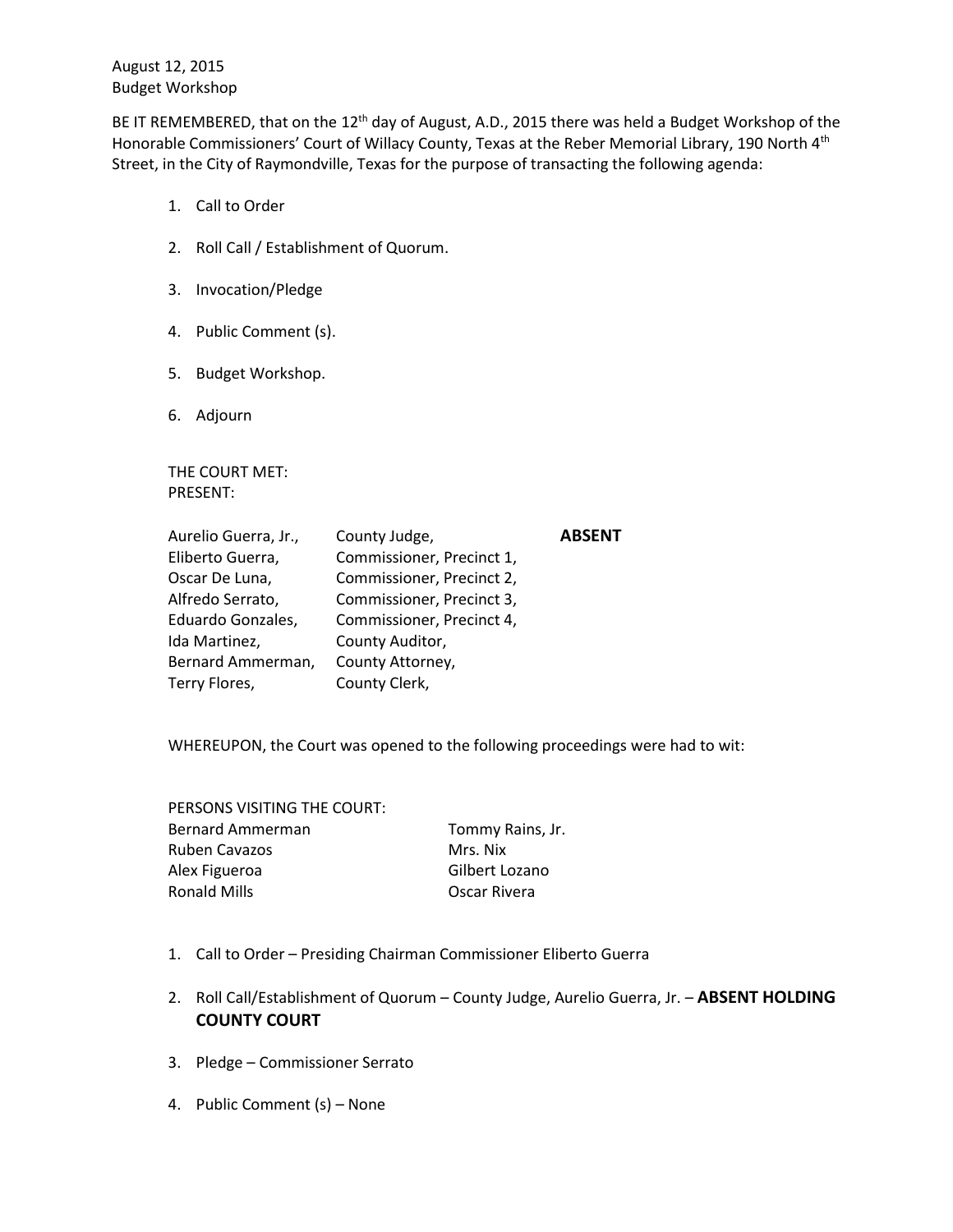Agenda # 5 IN REGARDS TO BUDGET **WORKSHOP** 

Commissioners continued with budget discussion.

Road and Bridge: Ida Martinez, County Auditor presented the Revenues to each Commissioner.

9:34 a.m.

County Judge, Aurelio Guerra, Jr. arrived, but Commissioner Eliberto Guerra continued conducting the meeting.

Motion was made by Commissioner Gonzales, seconded by Commissioner Serrato for approval to keep one secretary and help County Administration with the part-time sanitation. Motion was put before the Court by the Presiding Chairman. Presiding Chairman Guerra, Commissioners De Luna and Serrato voting AYE. Commissioner Gonzales voting NAY. Motion was declared carried.

Discussion on the budget continued.

Motion was made by Commissioner Serrato, seconded by Commissioner De Luna that each Commissioner keep three full-timers and one part-timer. Motion was put before the Court by the Presiding Chairman. Presiding Chairman Guerra, Commissioners Guerra, De Luna, Serrato and Gonzales voting AYE. NAYS NONE. Motion was declared carried.

10:03 a.m.

County Judge Guerra left the meeting.

Discussion on the budget continued.

Motion was made by Commissioner Serrato, seconded by Commissioner Gonzales to approve the expenditures of Road and Bridge Precincts 1-4. Motion was put before the Court by the Presiding Chairman. Presiding Chairman Guerra, Commissioners De Luna, Serrato and Gonzales voting AYE. NAYS NONE. Motion was declared carried.

10:30 a.m.

County Judge Guerra returns and continues with the meeting.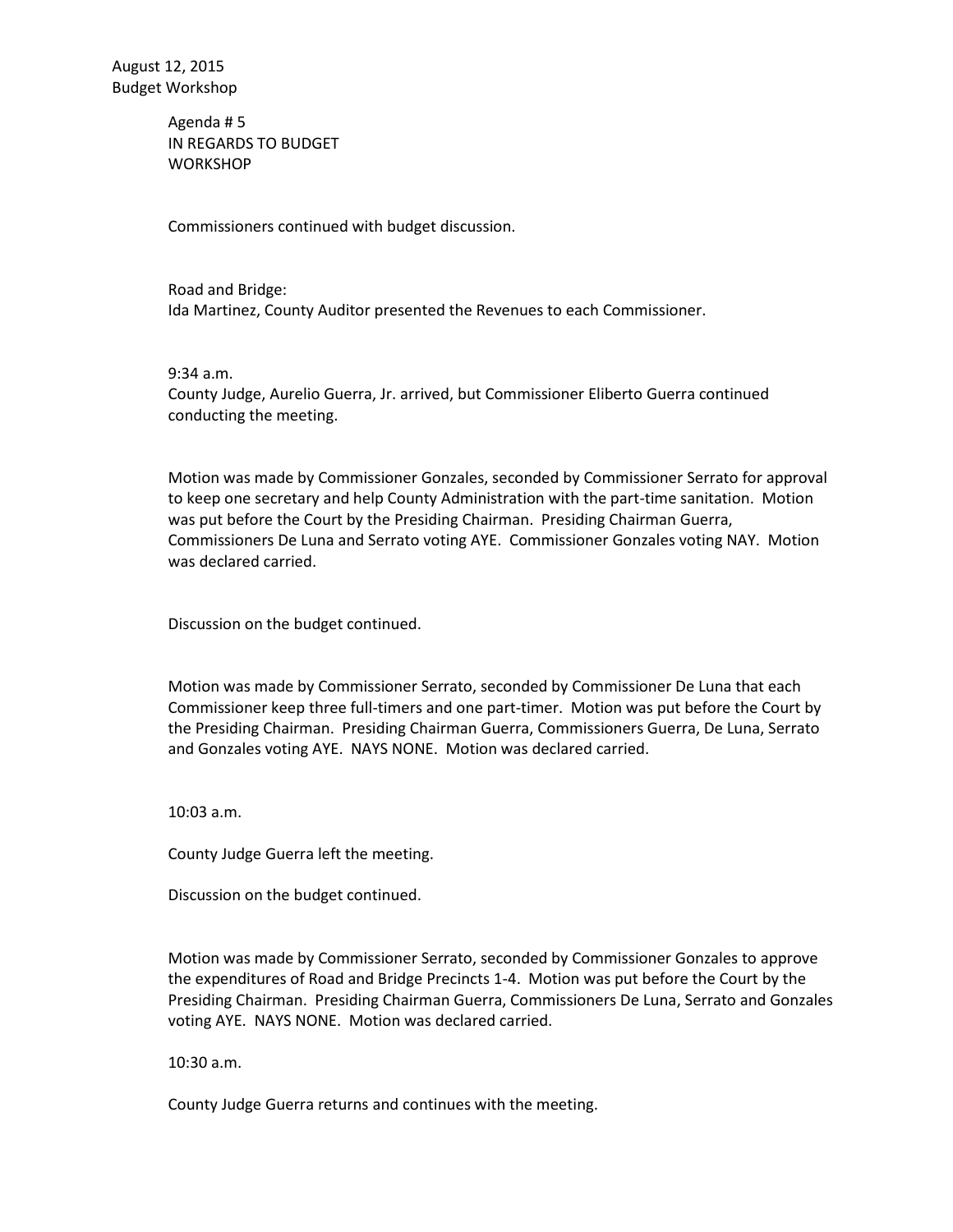Mr. Ronald Mills from Port Mansfield Navigation District addressed Commissioner Court to fund one Sheriff's Deputy 100%.

Motion was made by Commissioner Gonzales, seconded by Commissioner De Luna that Court recess until 2:00 p.m. Motion was put before the Court by the Chairman. Commissioners Guerra, De Luna, Serrato and Gonzales voting AYE. NAYS NONE. Motion was declared carried.

Court Recessed.

2:00 p.m. Court Reconvenes

THE COURT MET: PRESENT:

| Aurelio Guerra, Jr., | County Judge,             |
|----------------------|---------------------------|
| Eliberto Guerra,     | Commissioner, Precinct 1, |
| Oscar De Luna,       | Commissioner, Precinct 2, |
| Alfredo Serrato,     | Commissioner, Precinct 3, |
| Eduardo Gonzales,    | Commissioner, Precinct 4, |
| Ida Martinez,        | County Auditor,           |
| Bernard Ammerman,    | County Attorney,          |
| Terry Flores,        | County Clerk,             |

WHEREUPON, the Court was opened to the following proceedings were had to wit:

PERSONS VISITING THE COURT: No one signed the sign in sheet.

### **Constables**

Motion was made by Commissioner Gonzales, seconded by Commissioner De Luna for approval that all Constables have an equal amount of \$7,600.00 to work with excluding travel and training. Motion was put before the Court by the Chairman. Commissioners Guerra, De Luna, Serrato and Gonzales voting AYE. NAYS NONE. Motion was declared carried.

Discussion continued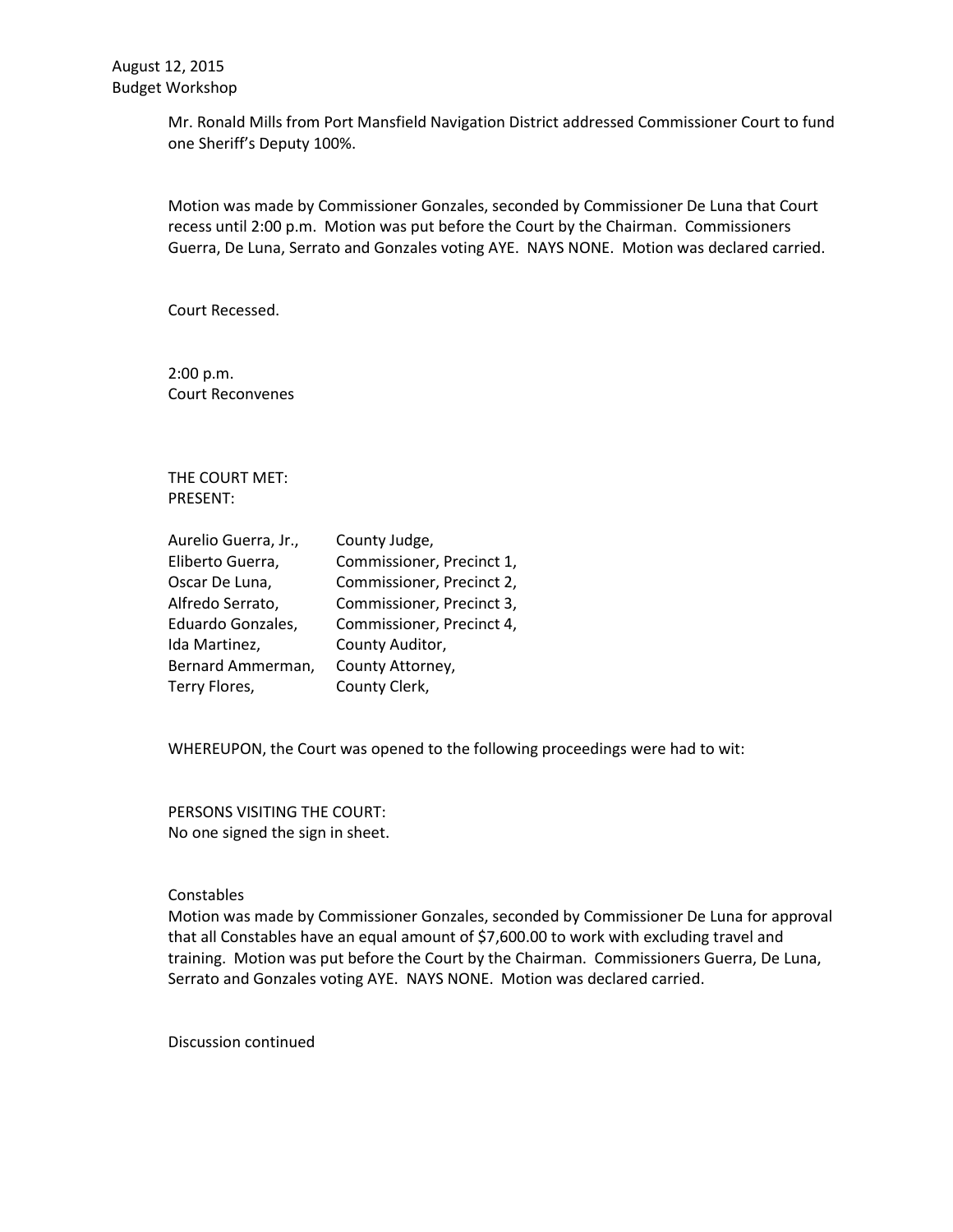Motion was made by Commissioner Gonzales that the Veteran Officer, Election Administration and Librarian who are appointed officials turn in time sheets to monitor comp. time.

Motion was recended by Commissioner Gonzales.

Discussion continued

Juvenile Department will be cutting 5% of Operating Budget.

## District Clerk:

Motion was made by Commissioner De Luna, seconded by Commissioner Gonzales for approval to eliminate the part-time. Motion was put before the Court by the Chairman. Commissioners Guerra, De Luna, Serrato and Gonzales voting AYE. NAYS NONE. Motion was declared carried.

## County Attorney:

Motion was made by Commissioner Gonzales, seconded by Commissioner De Luna for approval to reduce operating portion of the budget by 5%. Motion was put before the Court by the Chairman. Commissioners Guerra, De Luna, Serrato and Gonzales voting AYE. NAYS NONE. Motion was declared carried.

# Veteran's Office:

Motion was made by Commissioner Gonzales, seconded by Commissioner De Luna for approval to reduce the assistant position from full time to part-time and keep the operating budget the same with the exemption of the travel. Motion was put before the Court by the Chairman. Commissioners Guerra, De Luna, Serrato and Gonzales voting AYE. NAYS NONE. Motion was declared carried.

### County Treasurer:

Motion was made by Commissioner Gonzales, seconded by Commissioner Guerra for approval to reduce the budget by 5% on operating budget. Motion was put before the Court by the Chairman. Commissioners Guerra, De Luna, Serrato and Gonzales voting AYE. NAYS NONE. Motion was declared carried.

# County Clerk:

Motion was made by Commissioner De Luna, seconded by Commissioner Gonzales for approval that two positions be eliminated and to leave the operating budget as is. Motion was put before the Court by the Chairman. Commissioners Guerra, De Luna, Serrato and Gonzales voting AYE. NAYS NONE. Motion was declared carried.